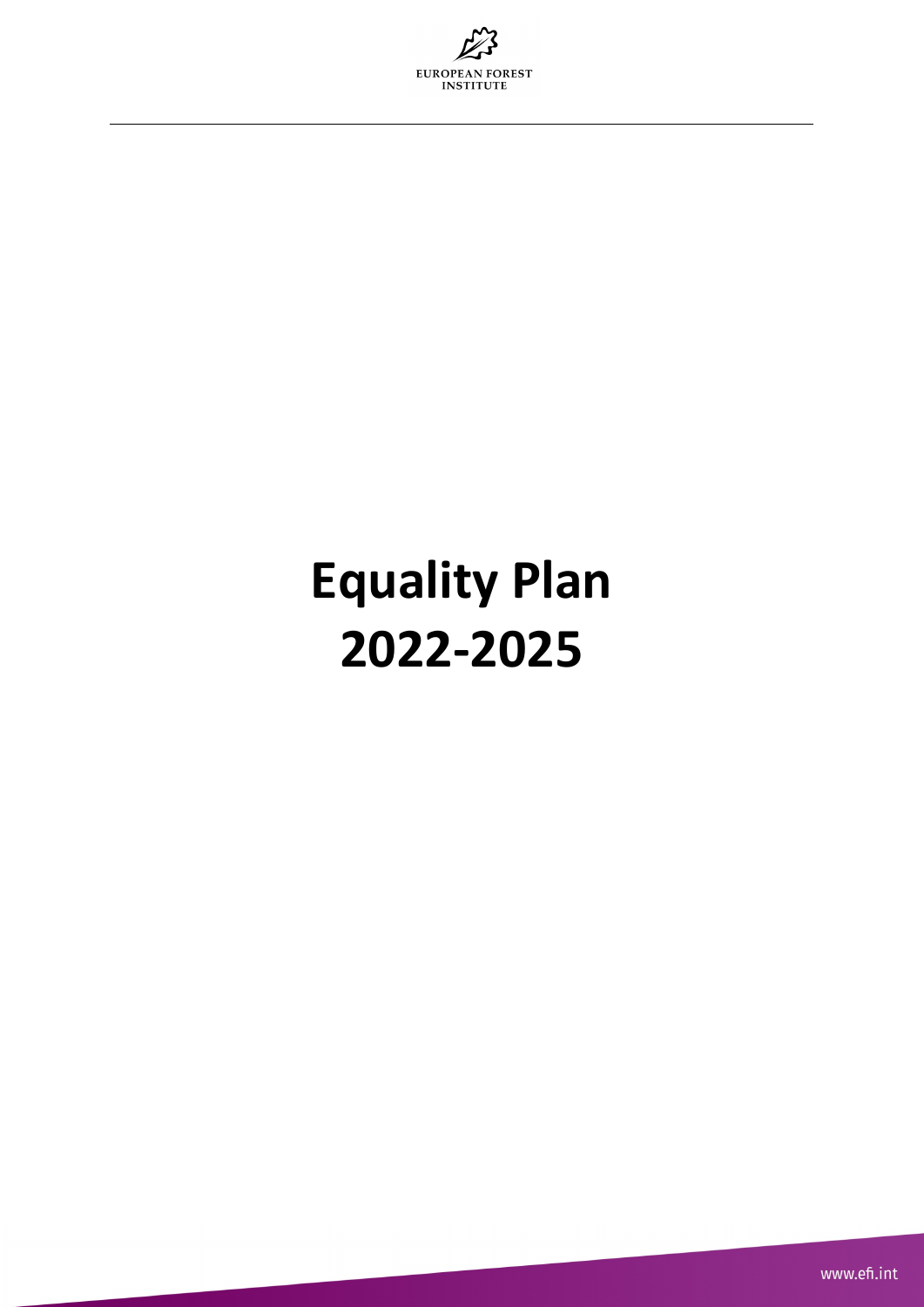### **Foreword**

With the implementation of the new Strategy 2025, EFI has greatly changed over the last 5 years. A new office in Bonn, Germany was established, and the negotiations around the establishment of a new office in Rome, Italy are being concluded. New programmes have been developed in the thematic areas of Bioeconomy, Resilience and Governance and new facilities have been launched, such as International Partnerships, Genetic Resources and Bioregions.

This successful institutional evolution has only been possible with the full support of highly committed staff. Thus, it is of utmost importance that EFI offers its staff a positive and inspiring environment, where they have the opportunity to excel, develop their skills, fulfil their ambitions and openly contribute towards institutional developments.

Equal treatment and opportunities are a prerequisite for the creation of a positive institutional atmosphere and creative spirit. This Equality Plan provides a review of EFI's staff diversity development in recent years, provides an analysis of staff perceptions in relation to equality, and provides a set of priority actions to be taken in the coming years. The Equality Plan was developed by the Equality working group, which was made up of 6 staff members, including two Directors that assumed the role of senior leads.

Joensuu, June 2022

Dr. Marc Palahí EFI Director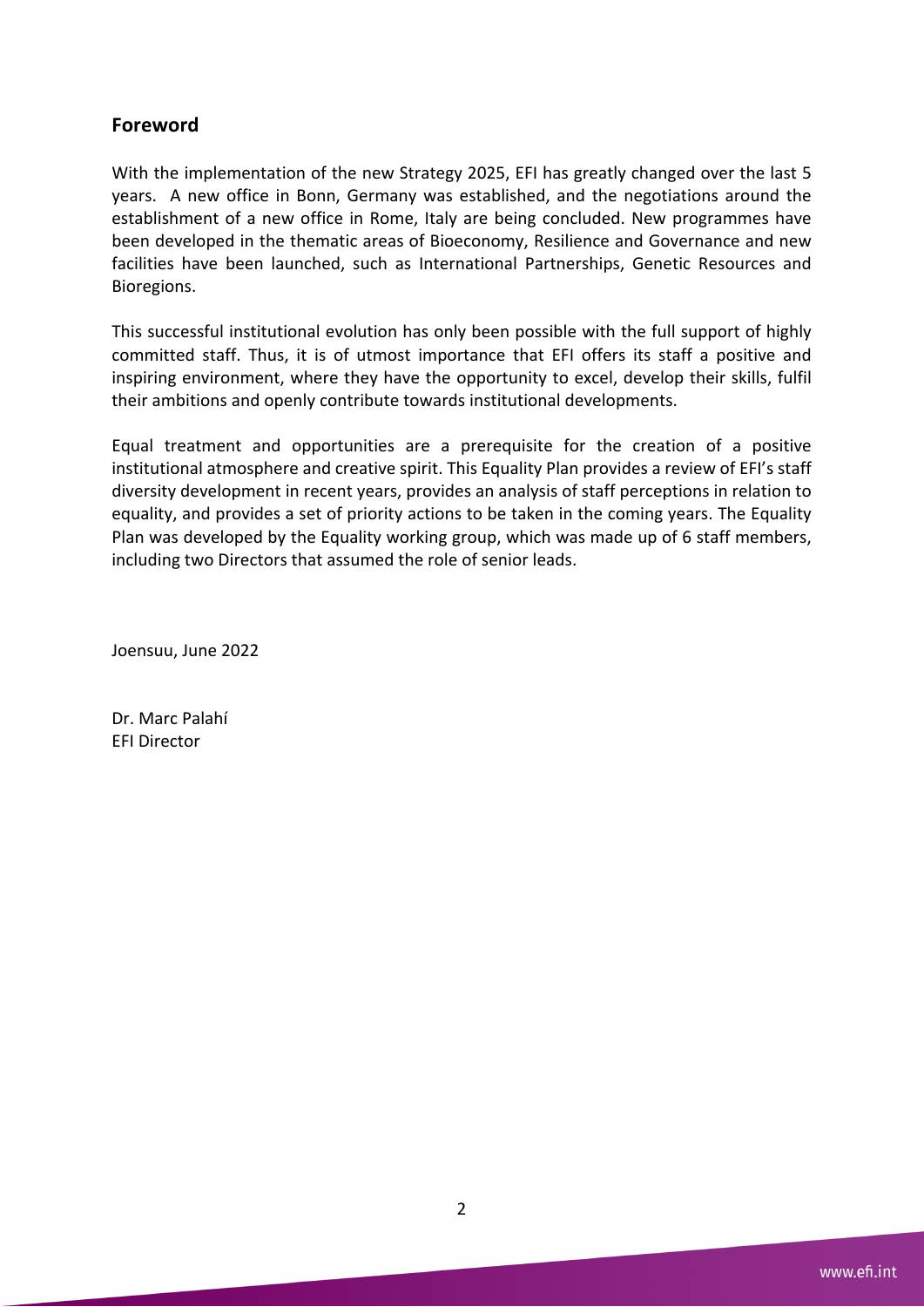## **Table of Contents**

| 1 |       |                                                                  |  |  |  |
|---|-------|------------------------------------------------------------------|--|--|--|
| 2 |       | EFI's rules and regulations on equality and equal opportunities5 |  |  |  |
| 3 |       |                                                                  |  |  |  |
|   | 3.1   |                                                                  |  |  |  |
|   | 3.1.1 |                                                                  |  |  |  |
|   | 3.1.2 |                                                                  |  |  |  |
|   | 3.1.3 |                                                                  |  |  |  |
|   | 3.1.4 |                                                                  |  |  |  |
|   | 3.1.5 |                                                                  |  |  |  |
|   | 3.1.6 |                                                                  |  |  |  |
|   | 3.2   |                                                                  |  |  |  |
|   | 3.2.1 |                                                                  |  |  |  |
|   | 3.2.2 |                                                                  |  |  |  |
| 4 |       |                                                                  |  |  |  |
|   | 4.1   |                                                                  |  |  |  |
|   | 4.2   |                                                                  |  |  |  |
|   | 4.3   |                                                                  |  |  |  |
| 5 |       |                                                                  |  |  |  |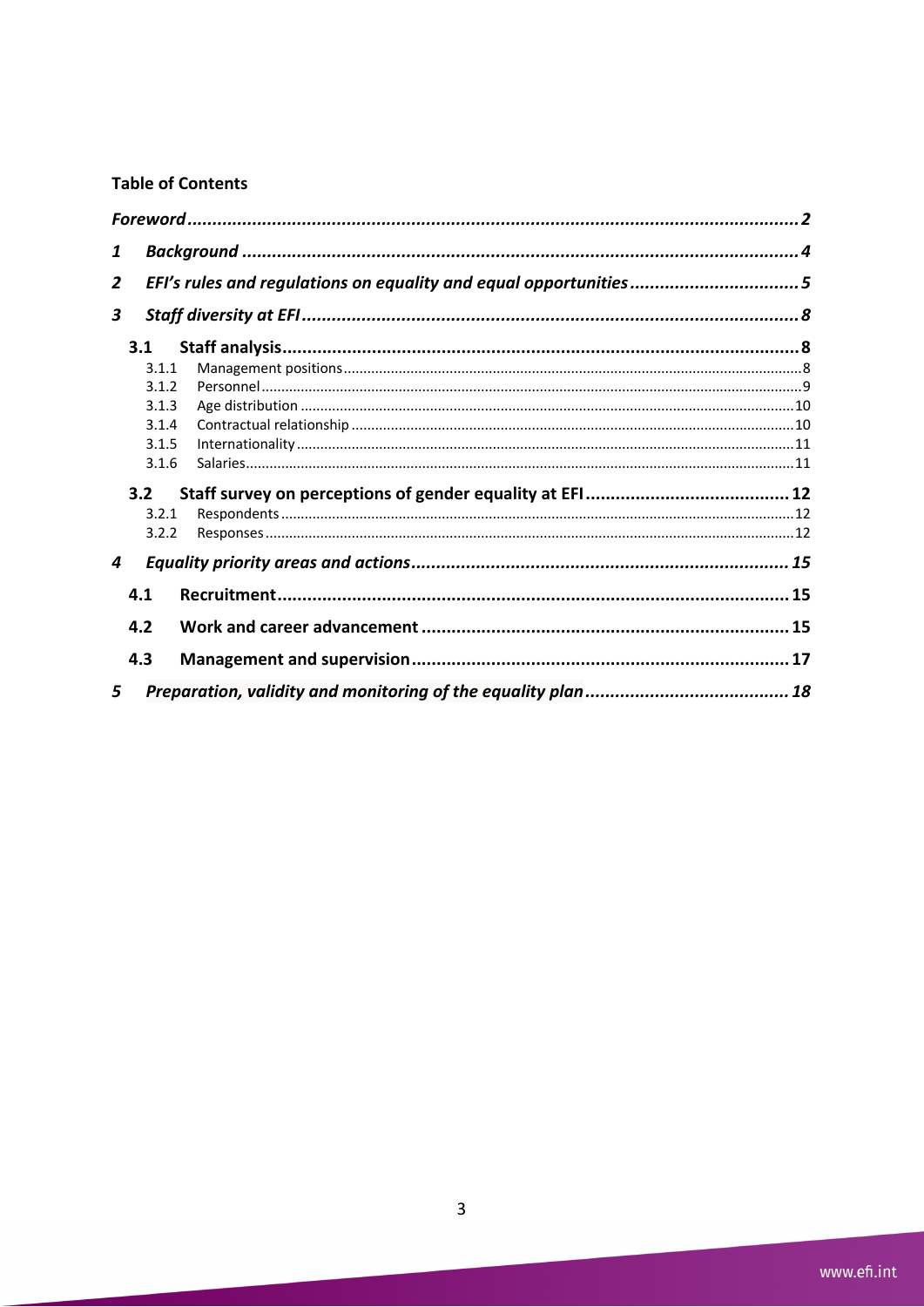## **1 Background**

European Forest Institute (EFI) is an intergovernmental organisation established by a treaty between European states, controlled by these Member states and governed solely by its constituent documents under public international law.

The constituent documents of EFI consist *inter alia* of the Convention on the European Forest Institute and several agreements between host governments and the Institute.

The Convention on European Forest Institute is currently ratified by EFI's 30 member states and incorporated as part of each member state's national legislation. All Host Country Agreements have also been incorporated as part of national legislation.

The host country agreements confirm the status of the Institute as an international organisation, and provide for certain privileges and immunities in this respect.

As EFI is an intergovernmental organisation, national and supranational legislation is not applicable other than as agreed, for example in host country agreements.

EFI has its own governing and supervisory bodies established under the Convention on European Forest Institute, and is governed by rules approved by these bodies.

This is intended to safeguard the unimpeded and independent functioning of EFI.

The Institute consists of four organs: the Council, the Conference, the Board and the Secretariat.

The Council consists of representatives of the Members and meet in ordinary sessions every three years. It sets the strategic direction of the Institute through a policy framework, and provides for oversight of the functioning of the Institute and its organs.

The Conference consists of representatives of the Associate Members and meets once a year in plenary session, where also the Affiliate Members may participate. The Conference mainly engages in respect of the work plan of the Secretariat.

The Board is composed of eight persons, four appointed by the Council and four by the Conference. The Board meets regularly and oversees the work of the Secretariat.

The Secretariat is headed by the Director and comprises the personnel of the Institute.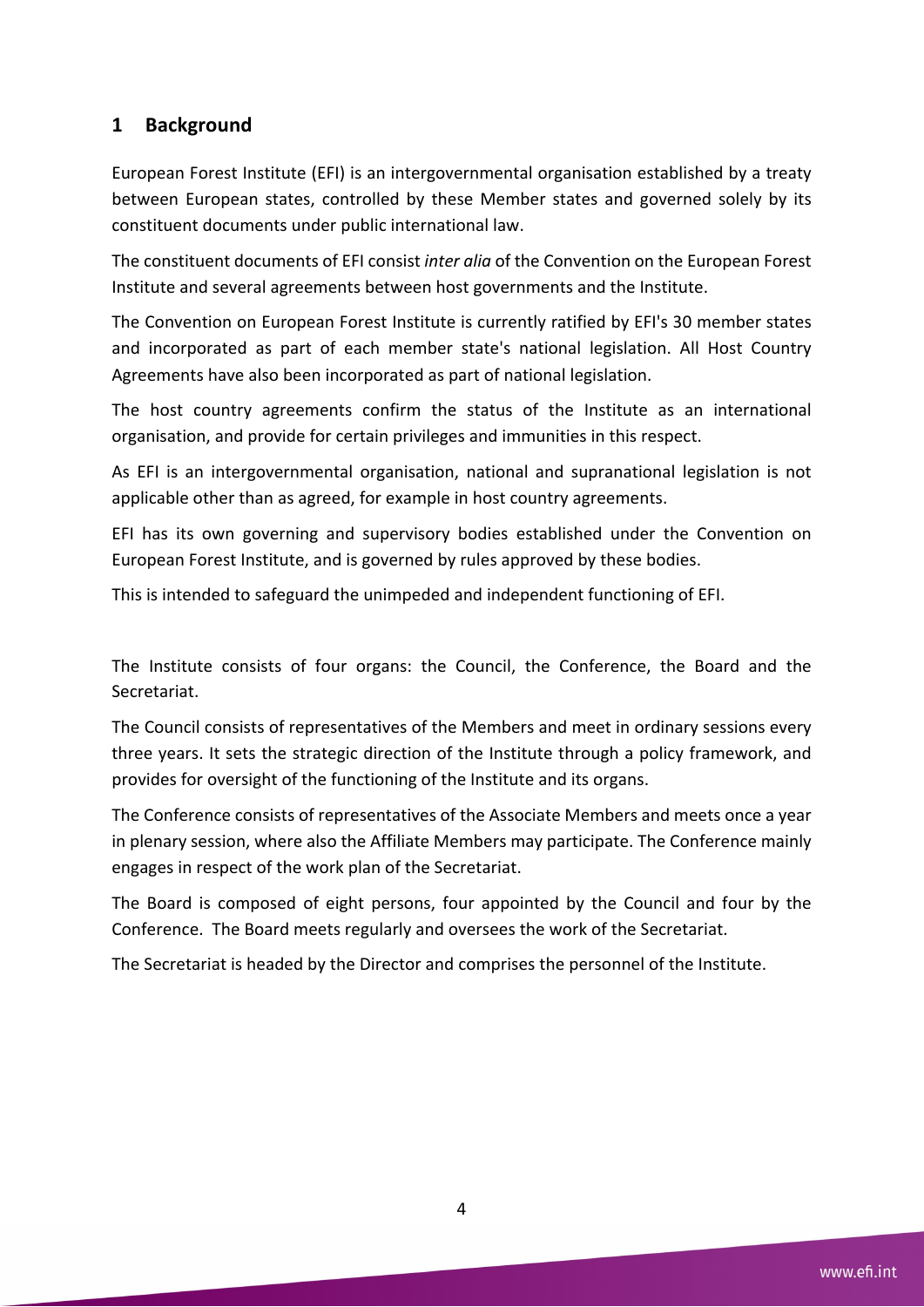## **2 EFI's rules and regulations on equality and equal opportunities**

EFI promotes and safeguards equality through its system of rules and regulations, and engages in this respect with the Staff Committee.

Fair and equal treatment of staff is a guiding principle for work at the Institute, as stated in the equality and fairness statement in the preamble of EFI Staff regulations. Equality is furthermore enhanced through provisions in the Staff regulations on leaves (such as maternity, paternity and parental leave), flexible working hours, and the possibility to work from locations outside of the office.

Compliance is addressed in the Staff code of conduct, and in the general terms and conditions for the office of the Director.

On a general level, neutral terms such as 'employee', 'staff member', 'chairperson', and 'chair' are used in the Institute's rules, regulations and policies. If more appropriate, use of 'he/she' may be used.

Equality is more specifically addressed in the following EFI regulations:

o *Code of conduct*<sup>1</sup>

All staff members shall, according to the Staff code of conduct, deal with each other, and with representatives and delegations of the organs of the Institute, in a fair and equal manner.

Also, the Director is under an obligation to treat staff members and members of the Institute's other organs with dignity and respect<sup>2</sup>.

The Board code of conduct<sup>3</sup> states that Board members shall treat EFI staff members, the Director, members of other organs, and other Board members with dignity and respect.

#### o *Equal opportunities and respect at work*<sup>4</sup>

The Equal opportunities and respect at work policy is the core document in establishing the Institute as an equal opportunity organisation, committed to promoting equality, diversity and providing an inclusive working environment free from discrimination, harassment and bullying.

<sup>1</sup> https://efi.int/sites/default/files/files/whistleblowing/Staff code of conduct.pdf

<sup>2</sup> https://efi.int/sites/default/files/files/whistleblowing/Director code of conduct.pdf

<sup>3</sup> https://efi.int/sites/default/files/files/whistleblowing/Board Code of Conduct.pdf

<sup>&</sup>lt;sup>4</sup>https://efi.int/sites/default/files/files/equality/Equal opportunities and respect at work policy.pdf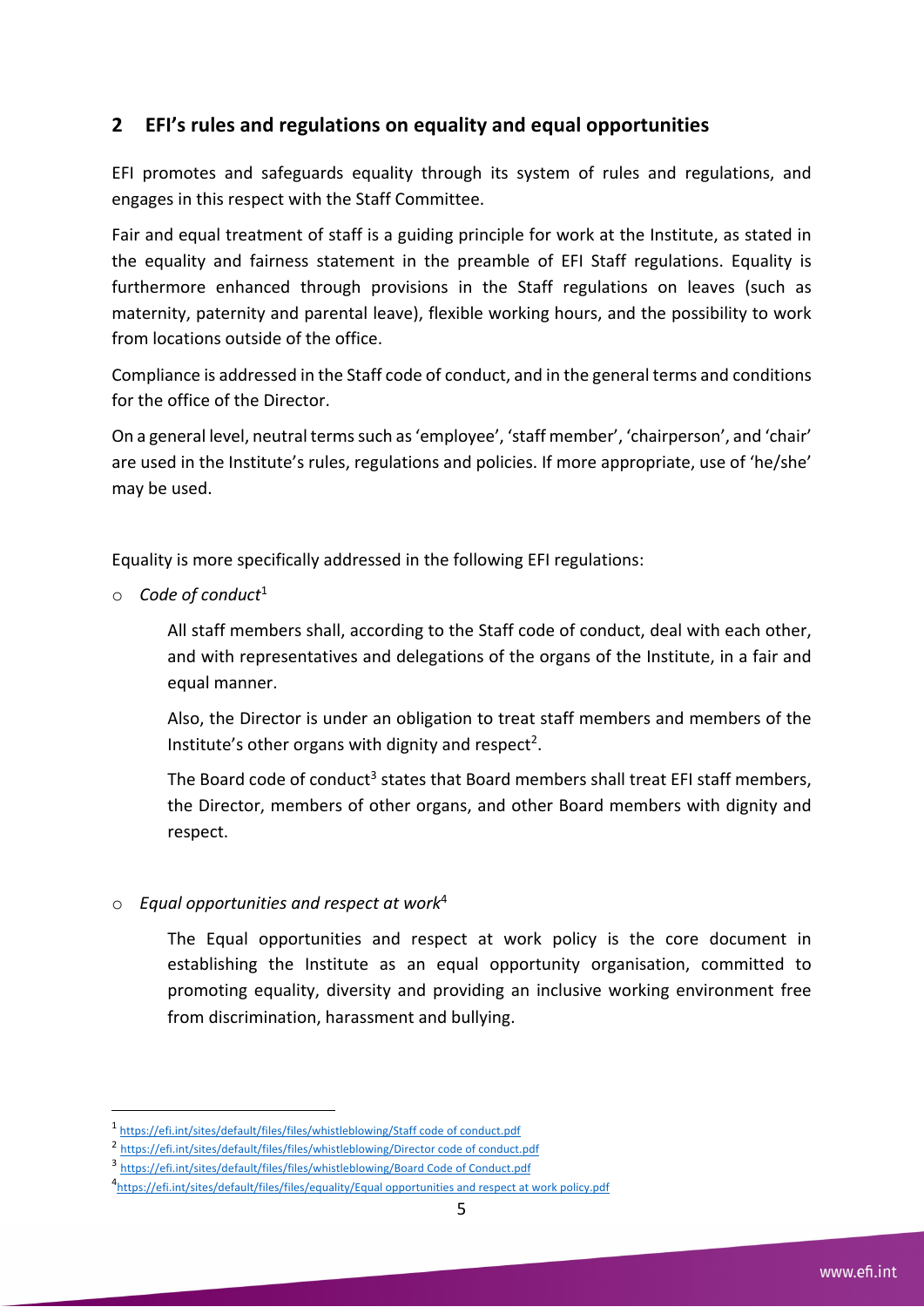More specifically, the policy provides for explicit prohibition regarding direct and indirect discrimination:

- Direct discrimination means treating someone less favourably than another person was treated, is treated or would be treated, in a comparable situation, because of a certain personal characteristic (actual, perceived or through association). Different treatment does not constitute discrimination if the treatment is based on applicable regulations and it otherwise has an acceptable objective and the measures to attain the objective are proportionate.
- Indirect discrimination, on the other hand, means a provision, criterion or practice that applies to everyone but adversely affects only a person with a particular characteristic, and which cannot be justified as legitimate and proportionate.

Bullying constitutes unacceptable behaviour at the Institute. It is manifested as offensive, intimidating, malicious or insulting behaviour involving the misuse of power that can make a person feel vulnerable, upset, humiliated, undermined or threatened. Power does not always mean being in a position of authority, but can include both personal strength and the power to coerce through fear or intimidation. Examples of bullying are physical or psychological threats, overbearing and intimidating levels of supervision, and inappropriate derogatory remarks about someone's performance.

In addition to bullying, harassment is explicitly addressed in the Equal opportunities and respect at work policy as unacceptable. Harassment is unwanted physical, verbal or non-verbal conduct, which has the purpose or effect of violating someone's dignity or creating an intimidating, hostile, degrading, humiliating or offensive environment for them. Examples of harassment are unwanted physical contact, derogatory or degrading remarks or insults, or spreading rumours or gossip.

The document also establishes a mechanism for review of actions and misconduct, which is of pivotal importance in creating and safeguarding a work environment based on equal treatment.

#### o *Recruitment instructions*<sup>5</sup>

It is stated in the general principles section of the Recruitment instructions that recruitment shall be based on a fair and unbiased selection process.

EFI is committed to ensuring that no consideration will be given to nationality, race, gender, age, political persuasion, marital status or sexual orientation when carrying out a recruitment process.

<sup>5</sup> https://efi.int/sites/default/files/files/equality/Recruitment instructions.pdf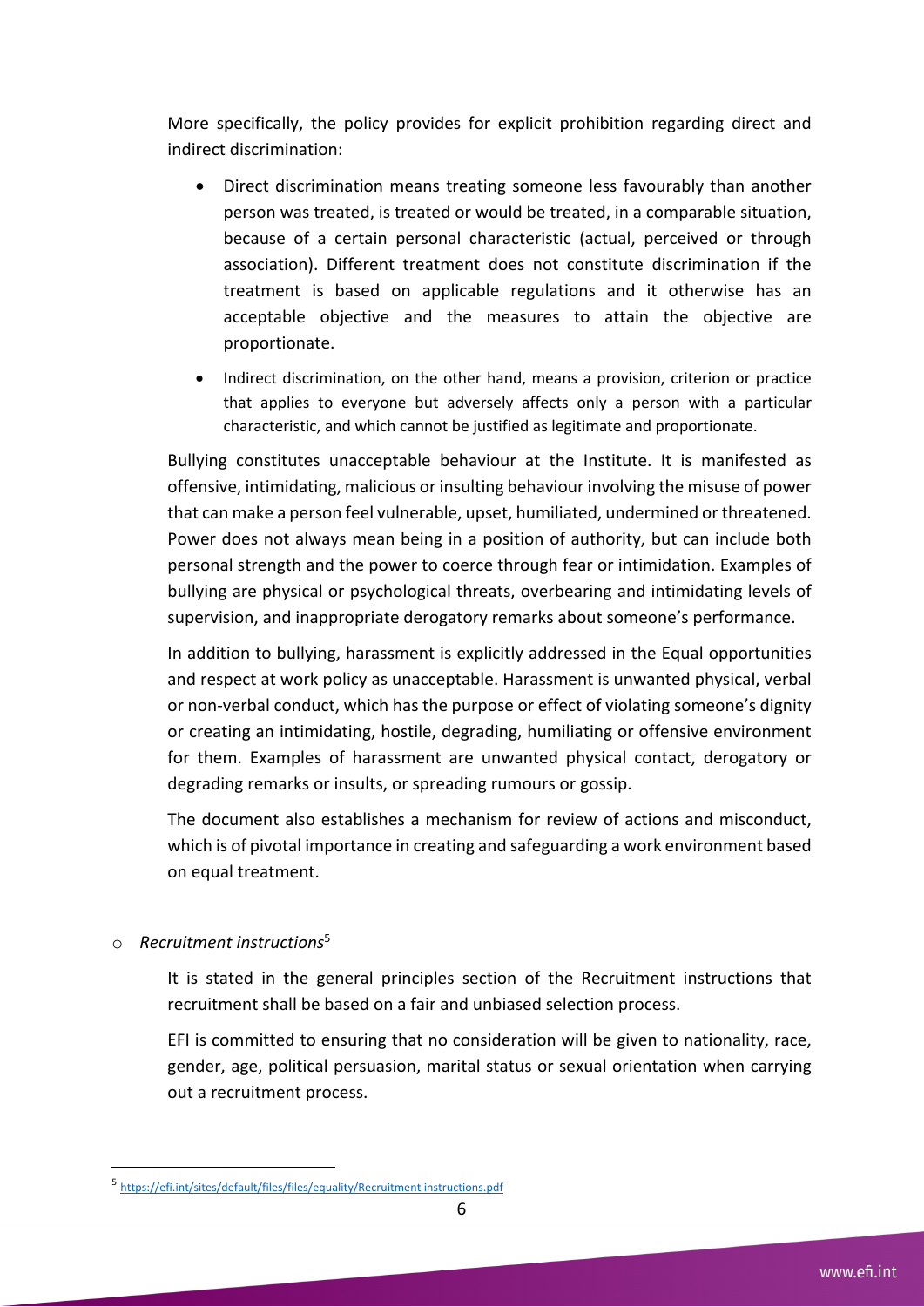Statistics on gender is recorded in an applicants log, which allows for follow up of equality aspects.

#### o *Whistleblowing policy*<sup>6</sup>

As part of the efforts to ensure compliance, EFI is from 1 January 2022 enacting a whistleblowing mechanism to provide possibilities to report on *Misconduct*: noncompliance with EFI's rules and regulations, as well as corrupt and fraudulent practices by contractors, grantees, in-house consultants or special advisers.

A designated external hotline for anonymous reporting has been set up.

It is prohibited to take action, recommend action, or threaten with action, to punish a Whistleblower (the person reporting) for reporting or cooperating in good faith in relation to suspected or determined/established *Misconduct*. This applies even if the reported matter turns out to be unfounded.

A Whistleblower who considers him/herself having been retaliated against must immediately report this to the Director (or to the Board if it concerns retaliation by the Director), through the Legal Counsel. Such a claim must be substantiated with information and/or documentation.

<sup>6</sup> https://efi.int/sites/default/files/files/whistleblowing/Whistleblowing policy.pdf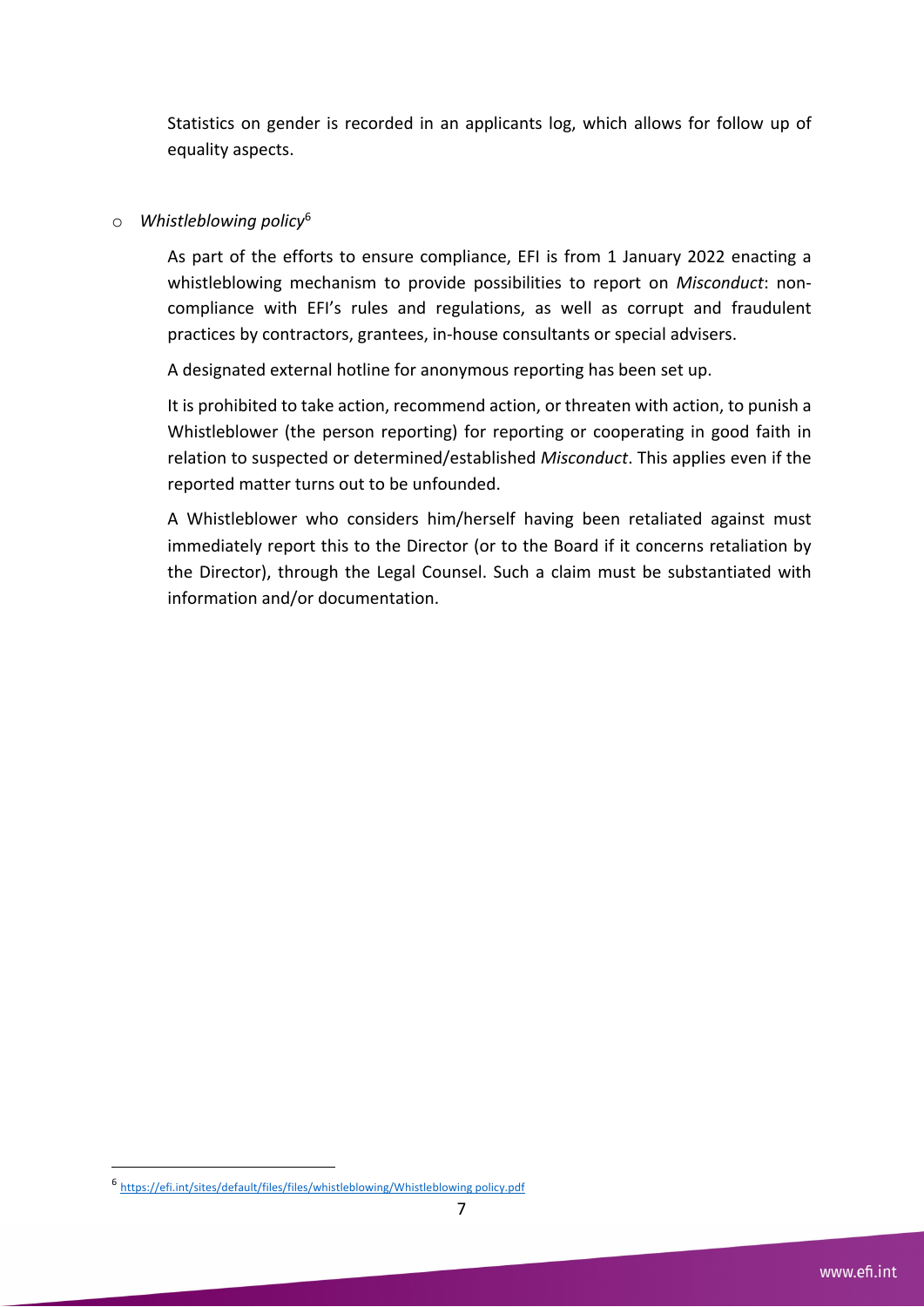## **3 Staff diversity at EFI**

In this chapter we present the state of employee diversity at EFI at the time of the development of this document (31 October 2021) and the development since 2015. The comparison to 2015 was made, as the EFI Strategy 2025 started to be implemented in 2016, which brought a number of institutional changes and impacted EFI's structures and staff.

#### **3.1 Staff analysis**

In October 2021 there were 119 employees at EFI, which is 20% (+19) more than in December 2015 (Figure 1). The gender ratio (women/men) in 2021 remained at the same level as in 2015.



*Figure 1: EFI staff in 2015 and 2021*

#### *3.1.1 Management positions*

As of October 2021, there were 3 persons in Director level positions and 8 persons as Head of Units. For both, the share of women has increased in the past 5 years considerably (see Figure 2). Compared to 2015, in the year 2021 nearly half of all head of Units positions and one director level position are filled with females.

Furthermore, in accordance with EFI's operational framework, a Management Team (MGT) is established to advise the Director on matters that concern the management of the Institute. In 2021, the MGT had 8 members including 4 women. In 2015 the Team had 5 members including 1 woman.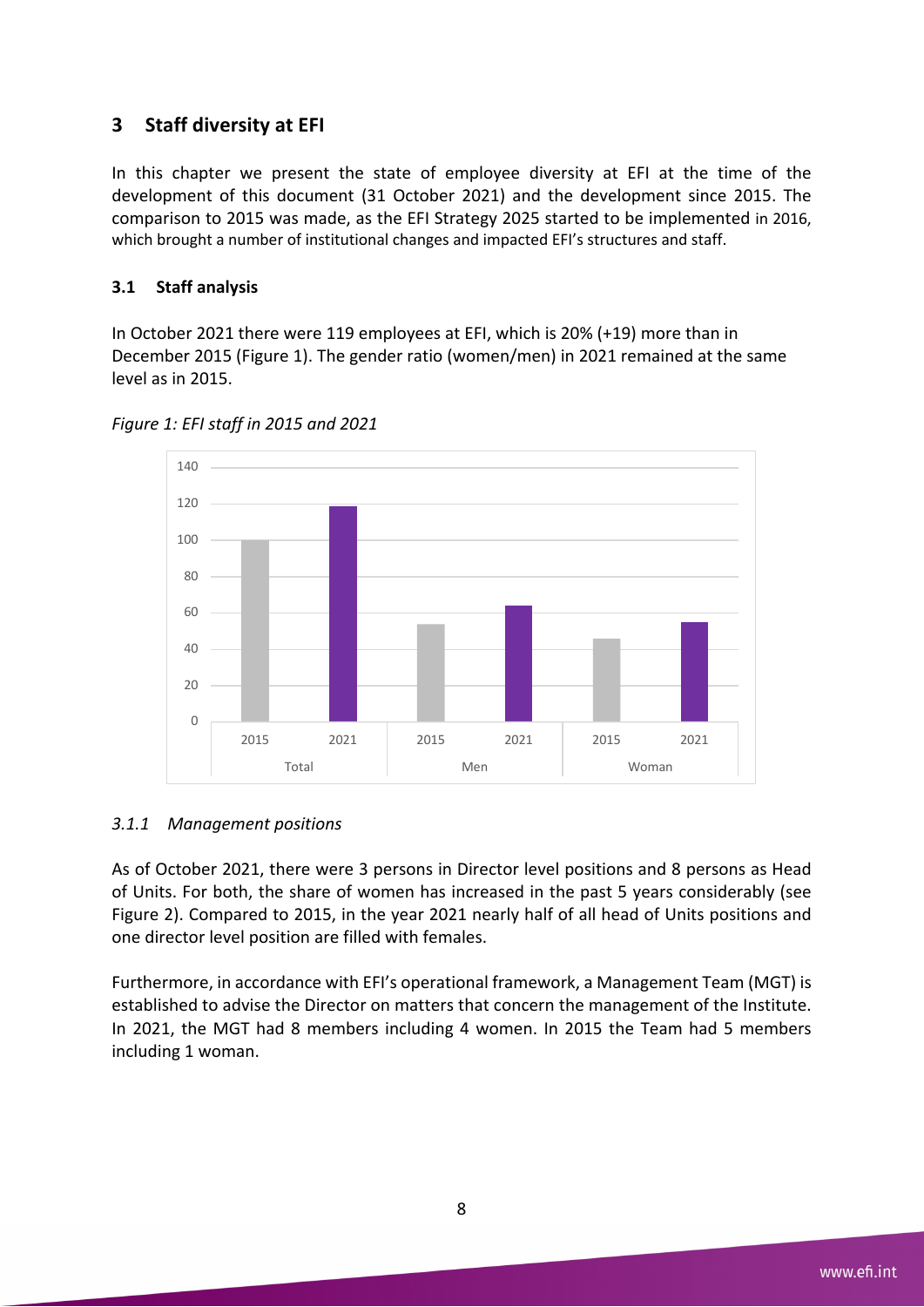

*Figure 2: Share of women in EFI's management in 2015 and 2021*

#### *3.1.2 Personnel*

The Institute has a four-stage career model. Juniors are supporting the implementation of processes (i.e., research, policy support, administrative) or are implementing sub-processes. Mid-level employees are independently implementing processes. Seniors are responsible or coordinate activities at office or institutional level. Team leaders are responsible or coordinate activities at office or institutional level and manage a team of at least 3 staff members.

More women than men work on the junior- and mid-level job levels (share >50%), while the share of men is higher in senior and team leader positions. However, in the past 5 years there has been a trend towards increasing the share of women in the higher-level positions, while it decreased in the junior positions (see Figure 3).



*Figure 3: Share of women in different job levels in 2015 and 2021*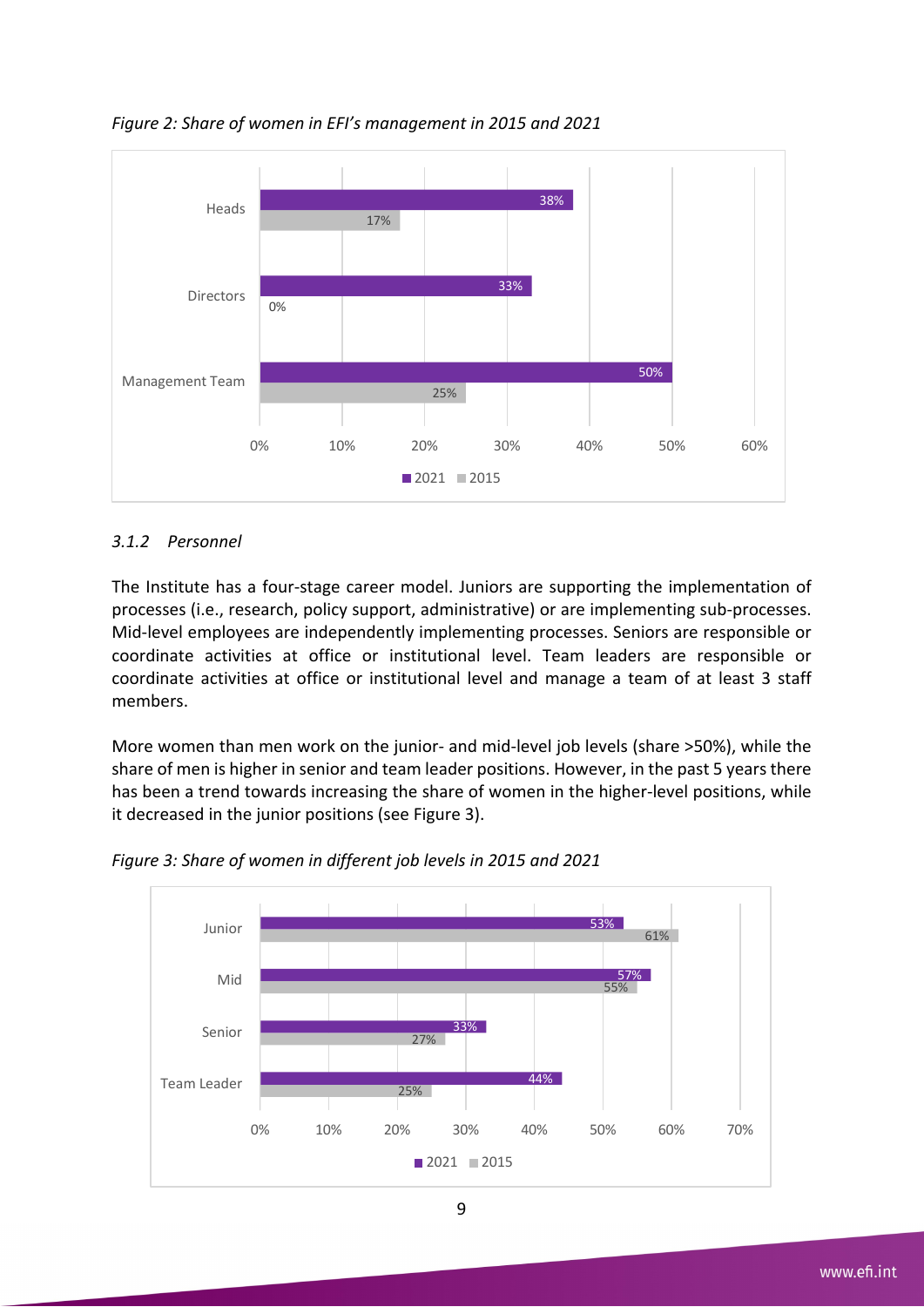#### *3.1.3 Age distribution*

The average age of EFI employees in 2021 was 42 years, while in 2015 the average age was 40 years. In both years (2015 and 2021), the largest age group was 35-39 years. The age distribution did not significantly change in the last five years (see Figure 4).



*Figure 4: Distribution of employees by age groups*

#### *3.1.4 Contractual relationship*

To accommodate specific needs of employees, EFI offers flexible employment conditions like the possibility for part-time employment. In the period 2015-2021, the share of part-time employees increased from 7% to 20%. Overall, the part-time employment is more frequently chosen by women (see Figure 5).



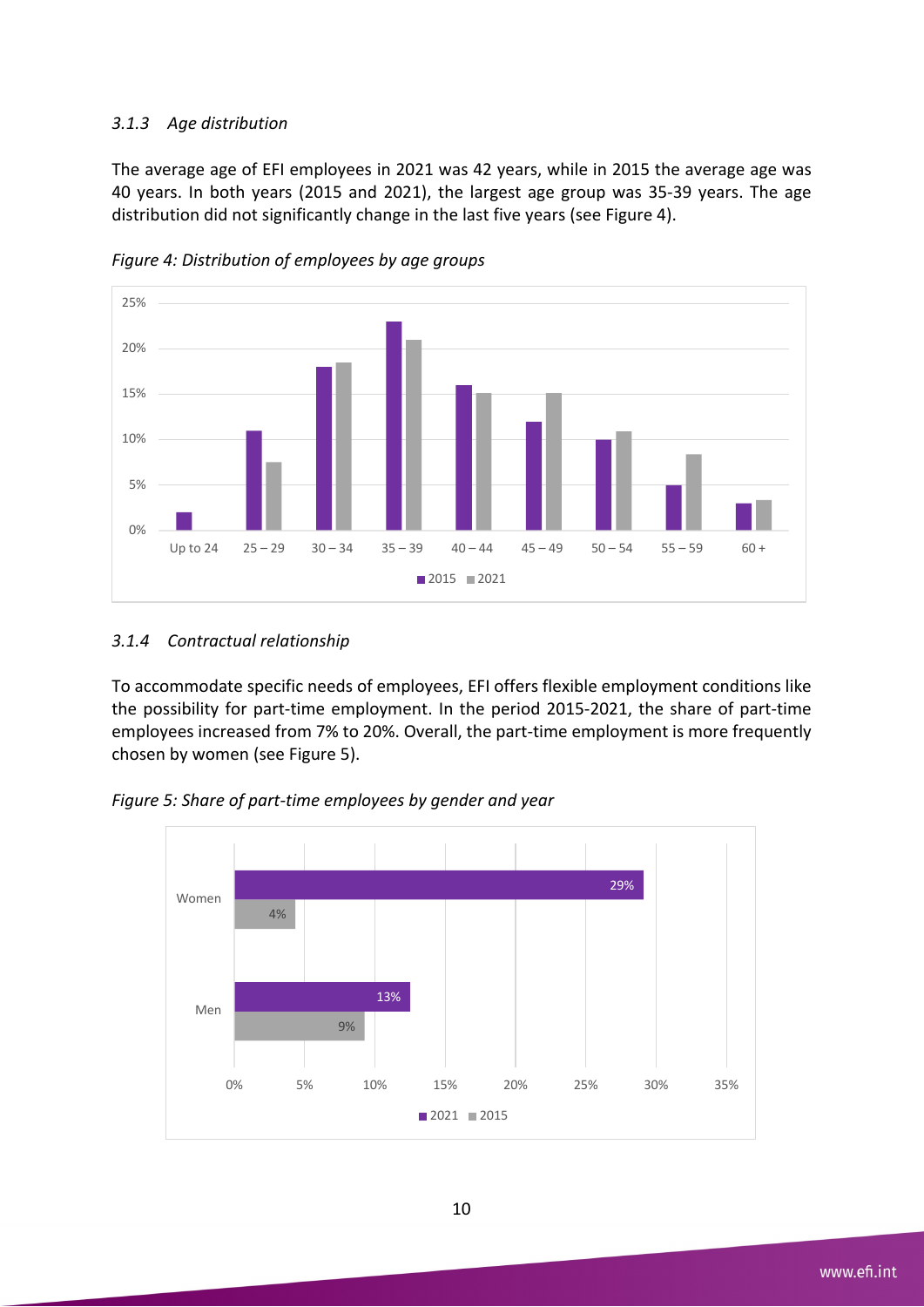#### *3.1.5 Internationality*

In 2021 there were staff members from 31 different nationalities at EFI (see Figure 6). This is five more nationalities than in 2015.



*Figure 6: Country of origin of employees in 2021*

#### *3.1.6 Salaries*

EFI's salaries are defined in accordance with EFI's salary scheme. The salary is defined based on the job level, responsibilities in terms of activities, budget management, funding expectations and team supervision.

|  | Table 1: Average gross salaries for different job levels and gender in 2015 and 2021 |  |
|--|--------------------------------------------------------------------------------------|--|
|  |                                                                                      |  |

|                    | Average gross salary in 2021 (2015) |             |                                         |  |
|--------------------|-------------------------------------|-------------|-----------------------------------------|--|
| Job level          | Men (EUR)                           | Woman (EUR) | Ratio <sup>7</sup> (W/M) 2021<br>(2015) |  |
| <b>Junior</b>      | 3291 (1998)                         | 3249 (2449) | 0.99(1.23)                              |  |
| Mid                | 5340 (4572)                         | 4138 (3485) | 0.77(0.76)                              |  |
| <b>Senior</b>      | 5863 (5579)                         | 6504 (4344) | 1.11(0.78)                              |  |
| <b>Team leader</b> | 7631 (6020)                         | 6000 (8563) | 0.79(1.42)                              |  |
| Head               | 7950 (6926)                         | 8750 (5204) | 1.10(0.75)                              |  |

Table 1 shows that on average (in 2021), women had higher salaries than men in senior (+11%) and head positions (+10%), while they had on average lower salaries at mid (-23%) and team leader (-21%) levels.

 $7$  The Ratio (F/M) represents the quantitative relation between average salaries between women and male employees. A ratio of 1 means women's' salary on average equals men's salary. If the ration is lower than 1, means that women's salary is on average lower than men's. If the ration is higher than 1 it indicates that women's salary is on average higher than men's.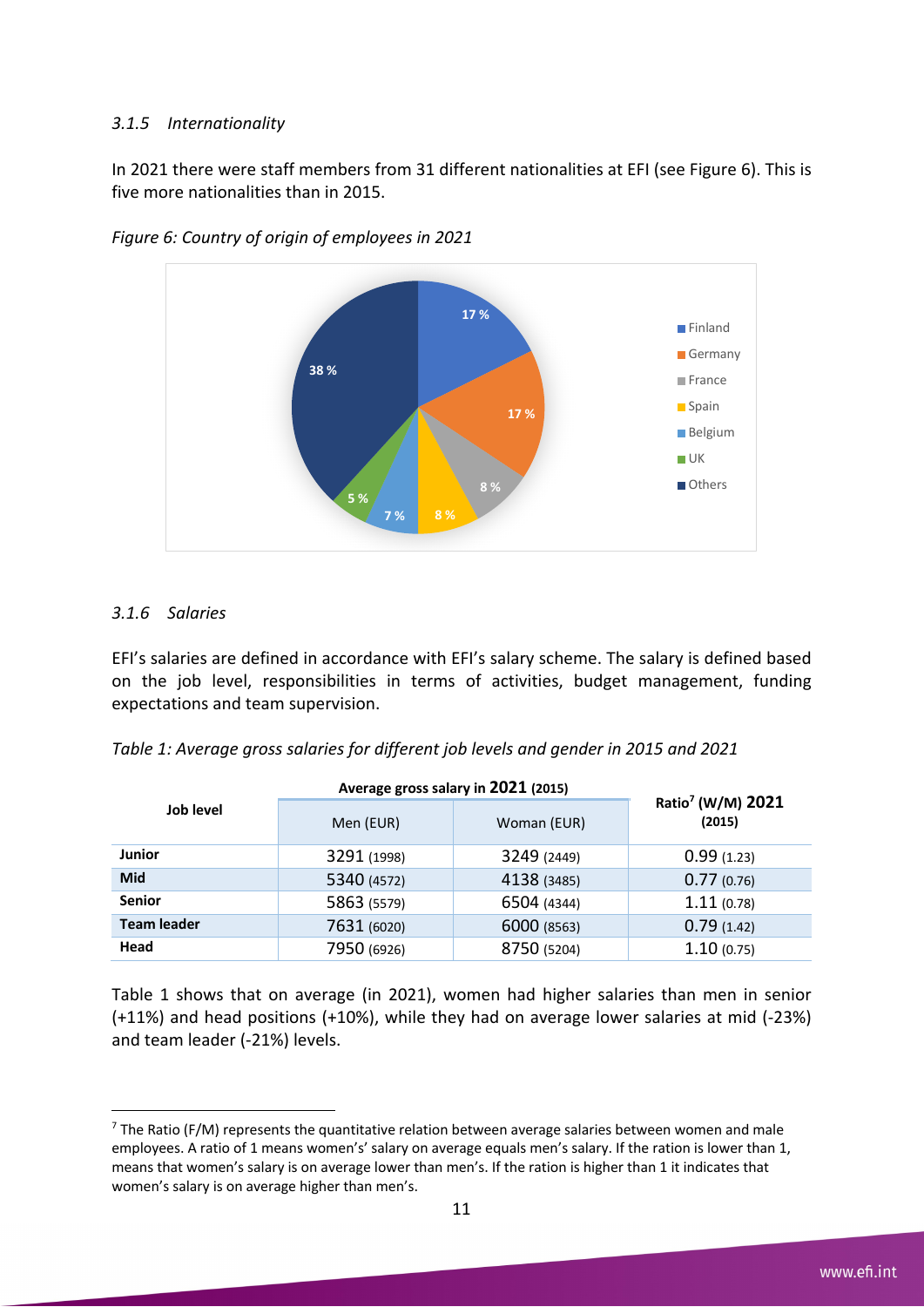These differences are not systematic but reflect different responsibilities. This is also confirmed by the changes since 2015, which broadly coincide with the overall staff career development (e.g., increased share of women in heads and senior positions). Nevertheless, it will be important to closely monitor future developments.

#### **3.2 Staff survey on perceptions of gender equality at EFI**

A staff survey on the perceptions of gender equality within EFI was implemented in late autumn 2021. The questionnaire addressed three main questions:

- 1. Do you perceive that there is gender equality at EFI?
- 2. Have you ever experienced gender inequality at EFI? If yes, what concerns did you face due to your gender at EFI?
- 3. What in your opinion could be done to further enhance gender equality in EFI?

#### *3.2.1 Respondents*

The questionnaire was distributed to all EFI employees (119) through emails. In total 78 responses were received, which represents a 66% response rate.





#### *3.2.2 Responses*

With regards to the *first question* (*Do you perceive that there is gender equality at EFI?*) on the perception of gender equality at EFI, 65% of the respondents perceive that EFI as a gender equal organisation, while 20% do not (see Figure 8). The percentage of those who do not think that EFI is a gender equal organisation, is higher with women (25%).

*Figure 8: Distribution of responses to the question "Do you perceive that there is gender equality at EFI?"* (N=78)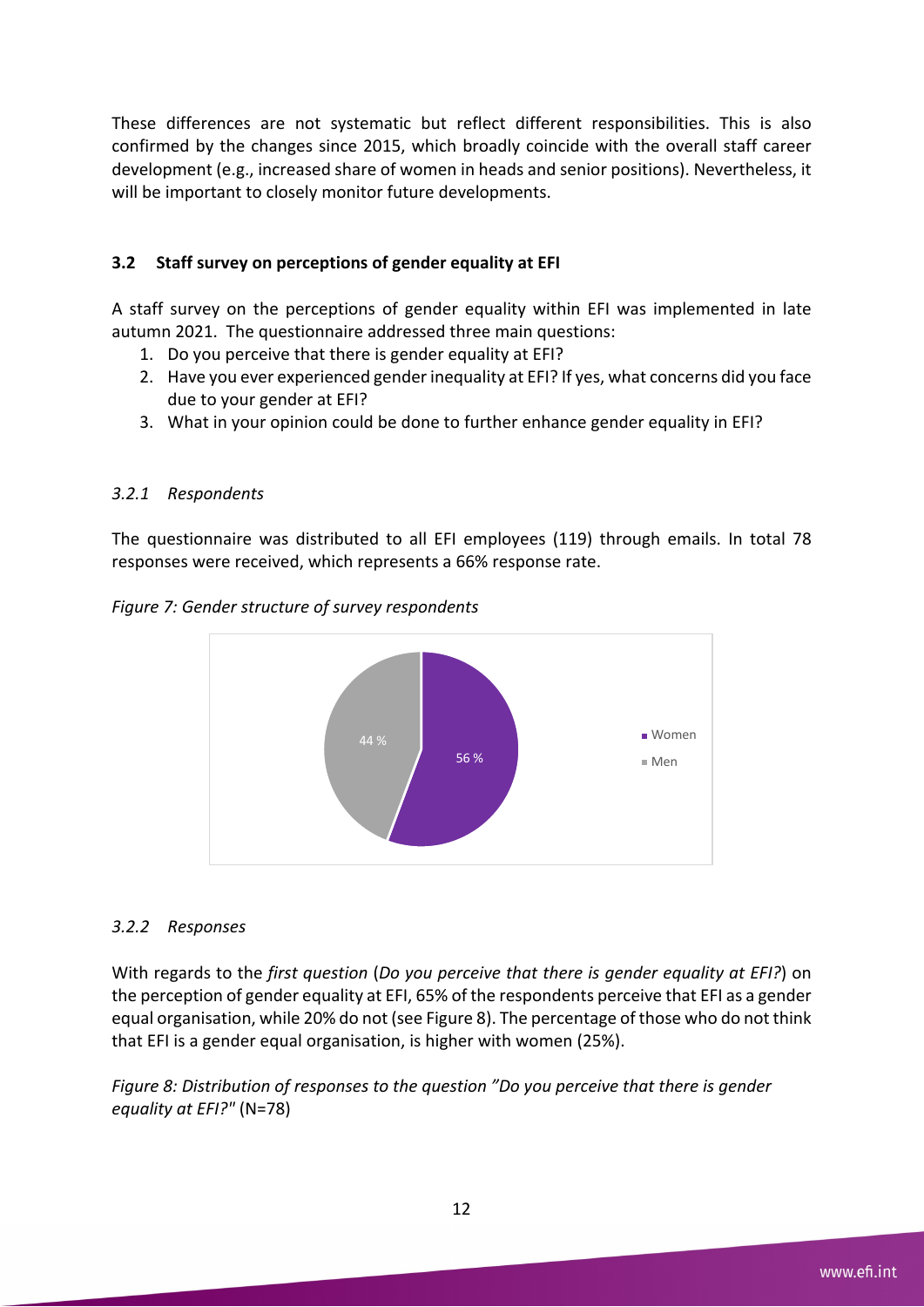

With regards to the *second question (*Have you ever experienced gender inequality at EFI? If yes, what concerns did you face due to your gender at EFI?)*,* 77% said that they have not experienced gender inequality at EFI. This percentage responding, they had experienced gender inequality at EFI was higher with women, where 30% experienced inequal treatment, while only 14% man responded that they have been treated unequally. When asked what this related to, it was mostly related to poorer treatment including contract conditions and a lower chance for promotion, but also general gender discrimination issues.



Figure 9: Distribution of responses to the question *"Have you ever experienced gender inequality at EFI? "* (N=78)

With regards to the *third question* on how to enhance gender equality at EFI, 53 answers were received. In the analysis the answers were separated for those that did not see any gender inequality at EFI from those that identified gender inequality issues.

The qualitative analysis identified for the non-discrimination group respondents (40 respondents) four areas of potential improvements: *family friendliness, recruitment, payment, training.*

1. With regards to *family friendliness*, it was suggested to support employees with families more, irrespective of gender and to promote wo/men with children as well as develop an equal parental leave policy.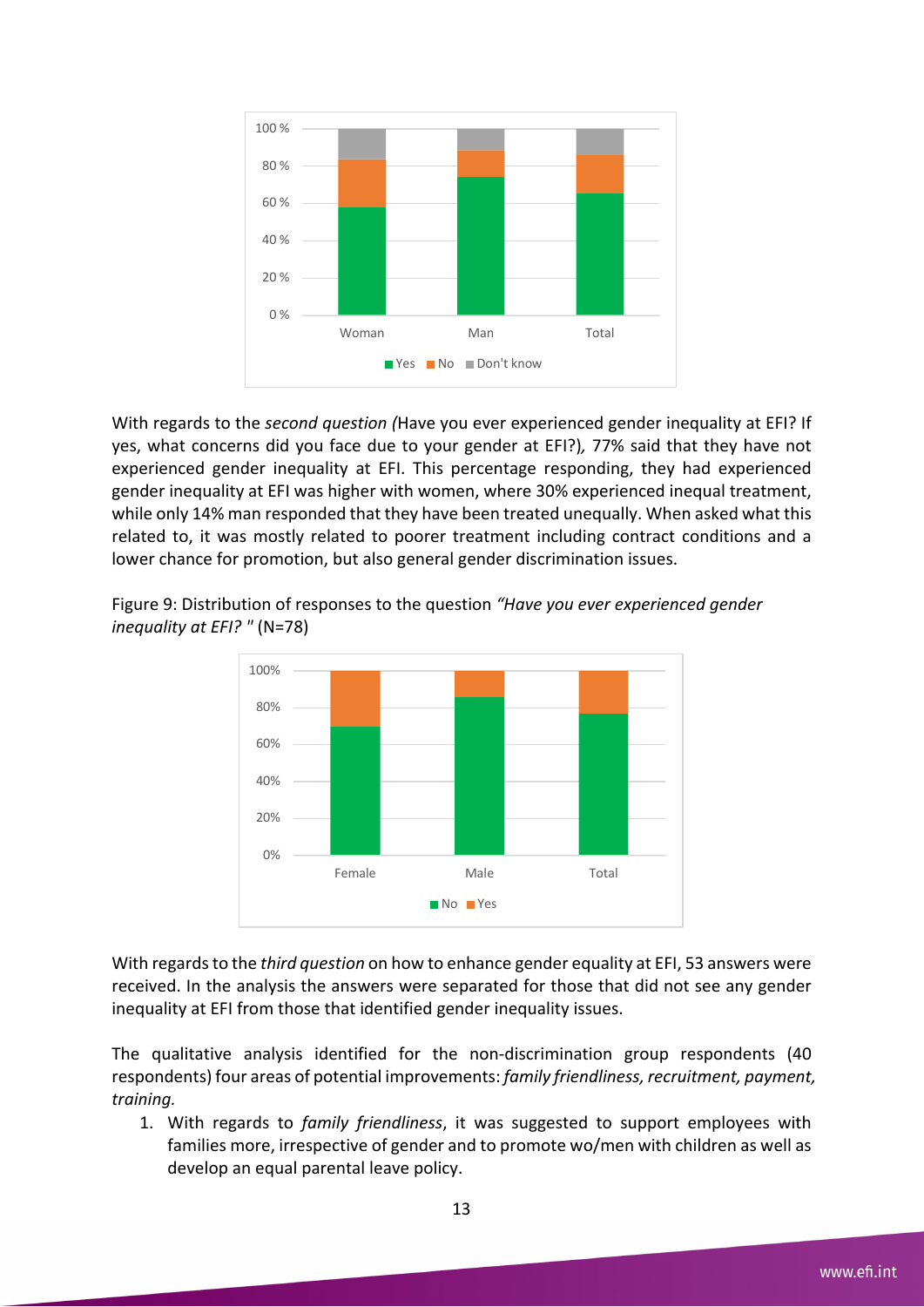- 2. With regards to *recruitment*, it was suggested to give equal opportunities to women including the use of recruitment procedures without names and gender as well as basing promotions on qualifications only and not on gender equality.
- 3. With regards to *payment,* it was suggested to promote equal payment regardless of gender and increase transparency.
- 4. With regards to *training*, it was suggested to promote gender values across the organisation in training and to not separate wo/men into different groups.

Finally, it was suggested to provide special opportunities with regards to diversity and inclusivity, including gender-diverse people and gender equality aspects in decision-making, and to use gender-balanced project teams including for events as well as publications.

For those respondents that had said that they had experienced gender inequality, three areas of potential improvements were identified: s*taff treatment, recruitment, and payment.*

- 1. In relation to s*taff treatment,* it was suggested that staff should be treated equally based on merits and skills.
- 2. *Recruitment* was suggested to not only respect gender equality aspects, but also to be sensitive to other aspects (e.g., ethnicity).
- 3. With regards to *payment*, it was suggested to promote salary transparency, offer equal payment for same positions. Finally, it was suggested to develop a universal set of rules for promotion.

In conclusion, it can be said that the survey found a high level of satisfaction with gender equality issues, but in terms of staff treatment, recruitment and transparency issues, areas for potential improvements were identified in the staff survey.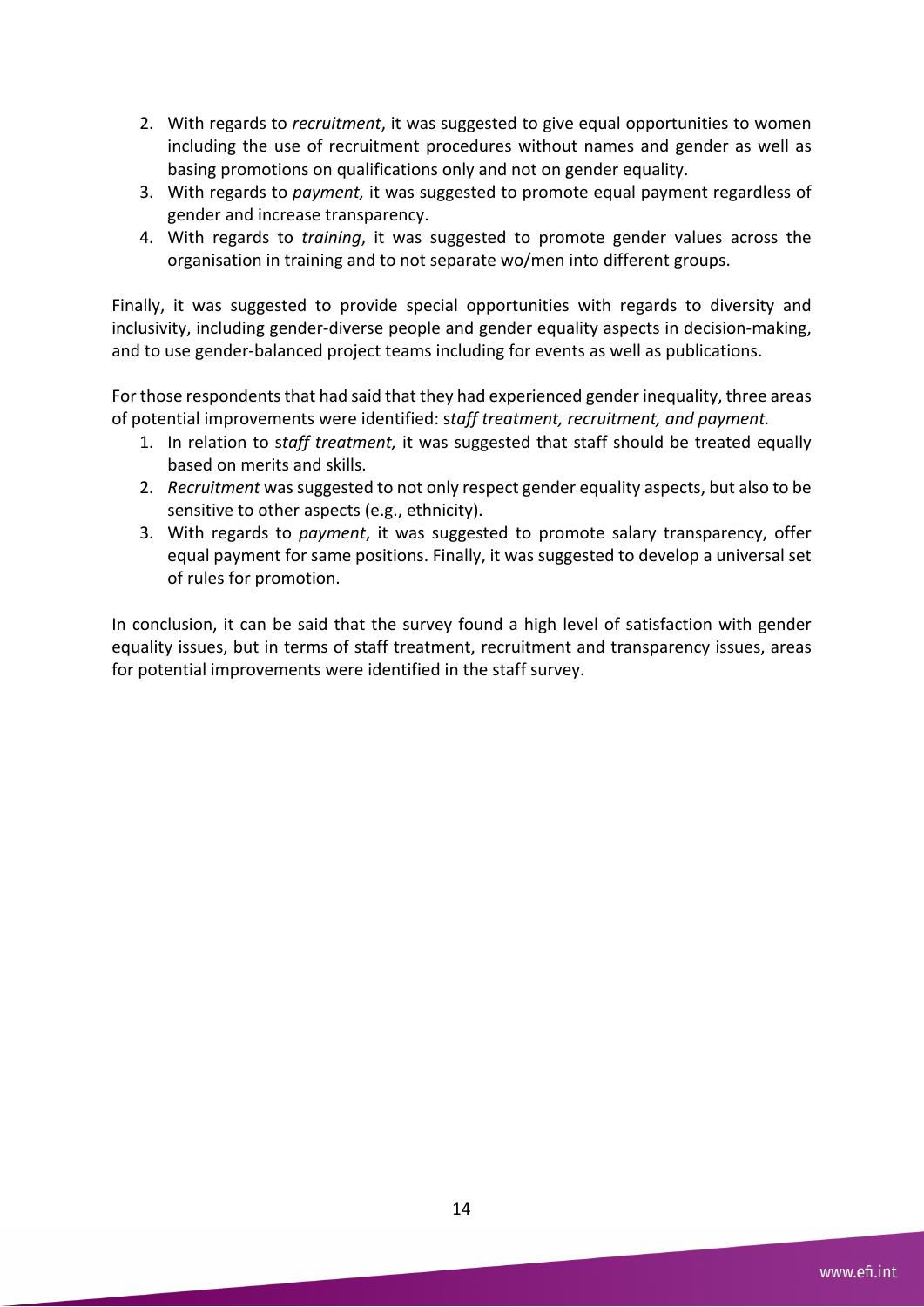## **4 Equality priority areas and actions**

Based on the collected information and the suggestions provided by employees, we identified the following priority areas for development:

- Recruitment
- Work and career advancement
- Management and supervision

#### 4.1 **Recruitment**

Within EFI, recruitment is based on a fair and unbiased selection process, with applicants' suitability determined by qualifications and experience requirements for the position as decided by the recruitment selection committee. The criteria used must be transparent. EFI's recruitment instructions outline the steps to be followed by the recruiting supervisor.

Equality within recruitment is promoted by using competitive recruitment processes which are advertised internationally and within EFI. The recruitment selection committee usually consists of at least three persons, who evaluate the applicant's suitability for a position from different perspectives.

In addition to the competitive recruitment process, direct appointment can be used subject to authorisation by the EFI Director. This is used primarily for positions that are part-time or for short-term contracts, when there is no known internal capacity.

Since 2020, EFI maintains a log of all applicants received, which records statistics related to gender, age and nationality. This is used to identify trends and areas of under representation of applicants.

# *Actions:*

- *1. Consideration to be given to utilising so-called blind selection of candidates in the initial stages of the recruitment process.*
- *2. When carrying out a competitive recruitment process, diversity must be considered when selecting members of the selection committee.*

#### 4.2 **Work and career advancement**

#### Terms of employment and career development

These aspects must be based on a set criterion as defined by EFI and made available to all employees. Decisions and treatment of staff must not be based on age, gender, ethnicity or any other grounds that would be viewed as discriminatory.

It is important to consider that as EFI funding is predominately related to short-term projects (up to 4 years), this results in most employees working under fixed-term contract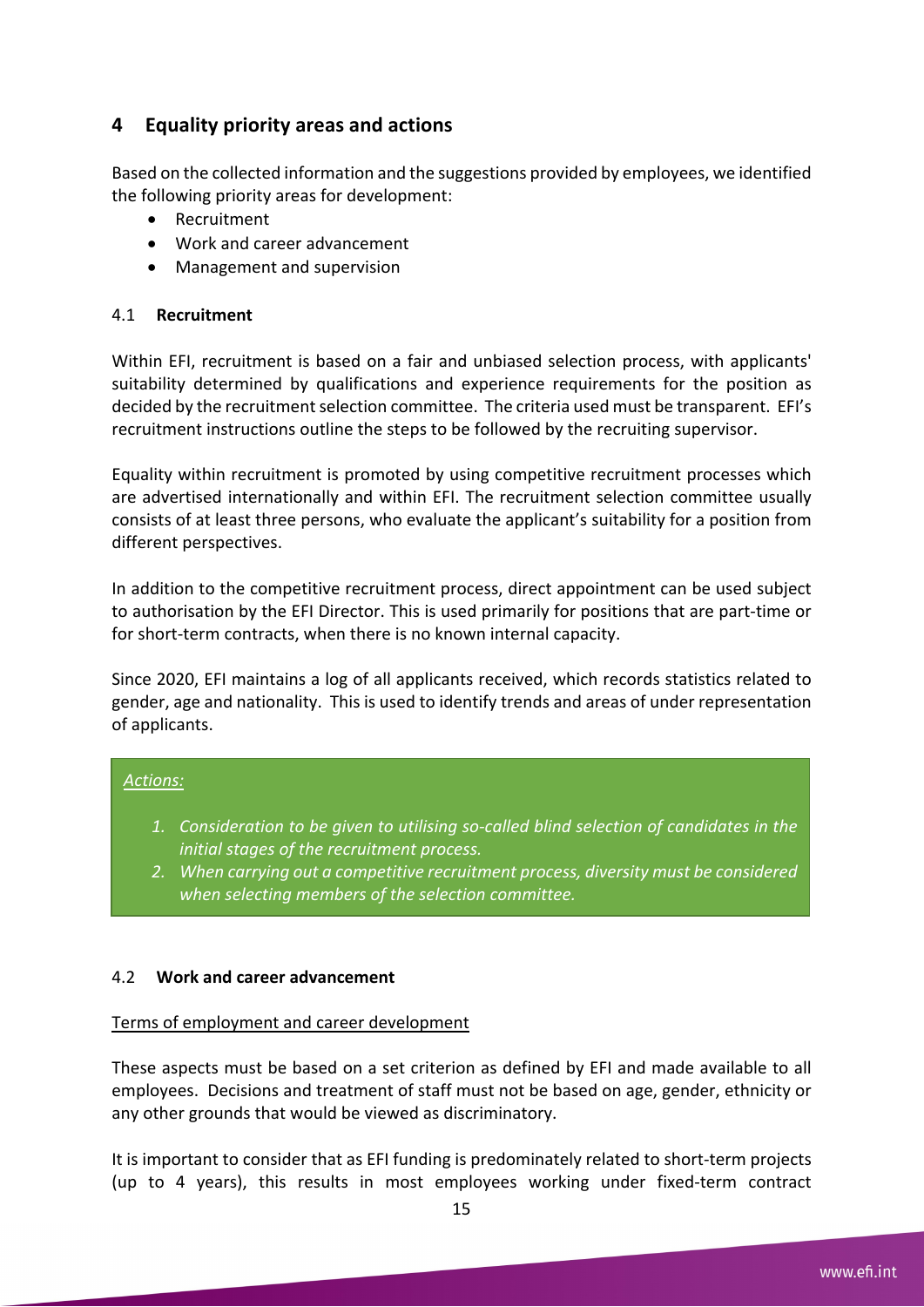arrangements. However, employee benefits are available to all employees regardless of their contractual status within EFI subject to the fulfilment of certain criteria i.e., length of service, minimum duration of employment contract.

EFI has a developed a salary scheme which encompasses all positions within EFI. It identifies the qualifications and role expectations at the different grades within EFI. Employee salary reviews are generally carried out through individual negotiation. Internal equity at the location of employment must always be considered when deciding on an employee's salary.

The main tool used within EFI to assess performance and support career development of employees is a Performance and Development Discussion (PDD). PDDs are carried out annually and give supervisors the opportunity to review employee performance and to gain a deeper understanding of their employees: i) how they work ii) their achievements ii) their potential and iv) development needs. The PDD process is not directly linked to salary reviews within EFI.

It should be noted that EFI is a small organisation with only a limited number of positions and career paths. Thus, it is not always possible to provide career development opportunities in the form of promotion. However, other actions are taken such as enhancement of position through increased responsibility or tasks.

#### Actions:

- 1. Implement a researcher and expert career stages process to support career development, by detailing expected role competences and role requirements at each grade level to ensure equal treatment.
- 2. Add section to PDDs to enable employees to give feedback on the supervisor's leadership and the opportunity to report any potential discrimination or unequal treatment in the workplace.
- 3. Principles, criteria and attitudes affecting task division and career development will

#### Wellbeing and flexible working

be openly discussed with employees.

EFI supports employee wellbeing and aims to constantly develop the working environment to the benefit of all employees in all its EFI locations.

EFI actively encourages employees to maintain a work-life balance and gives opportunities for employees to decide on their start and finish time each day, to work from home office, reduce working hours and undertake career breaks. These opportunities are available to all employees. EFI has developed policies to support wellbeing and home office working.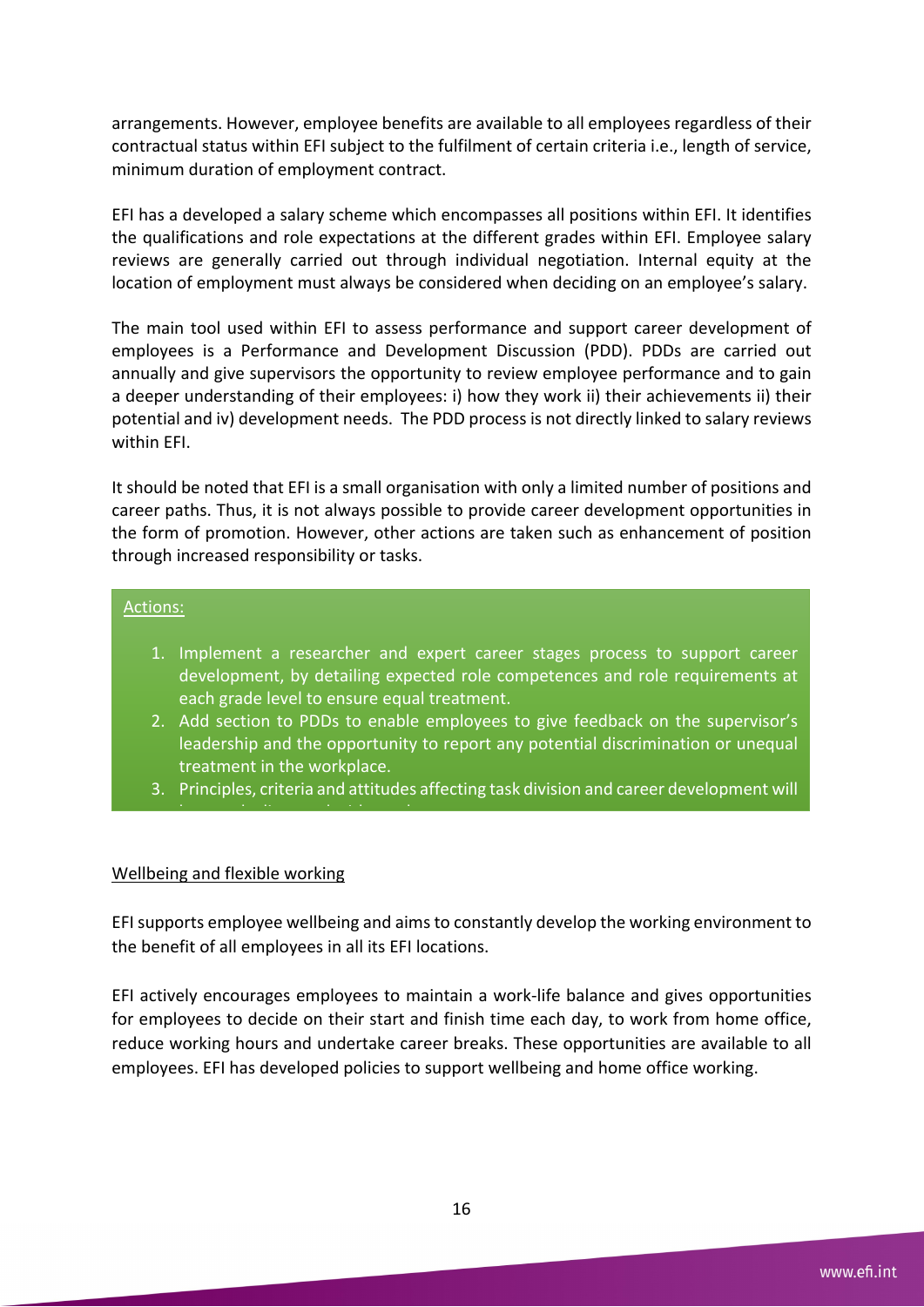#### *Actions:*

- 1. Ensure all employees are aware of the different policies related to employee wellbeing and that supervisors implement them equally for all employees.
- 2. Carry out an employee wellbeing survey annually to identify potential trends within the different employee groups within EFI and take action as required.

#### 4.3 **Management and supervision**

The role of EFI management and supervisors plays a vital part in the realisation of equality within EFI. They must be aware of the objectives of equality and non-discrimination regarding all employees. The need for training in equality and non-discrimination issues is considered as part of EFI's overall development plan.

#### *Actions:*

- 1. Management and supervisors are required to participate in regular management development training with emphasis on equal and fair treatment.
- 2. All employees must undergo equality and non-discrimination training (every two years) to ensure all are aware their individual obligations.

The actions identified are to be implemented by 31.12.24, in readiness for the next review of the equality plan in 2025.